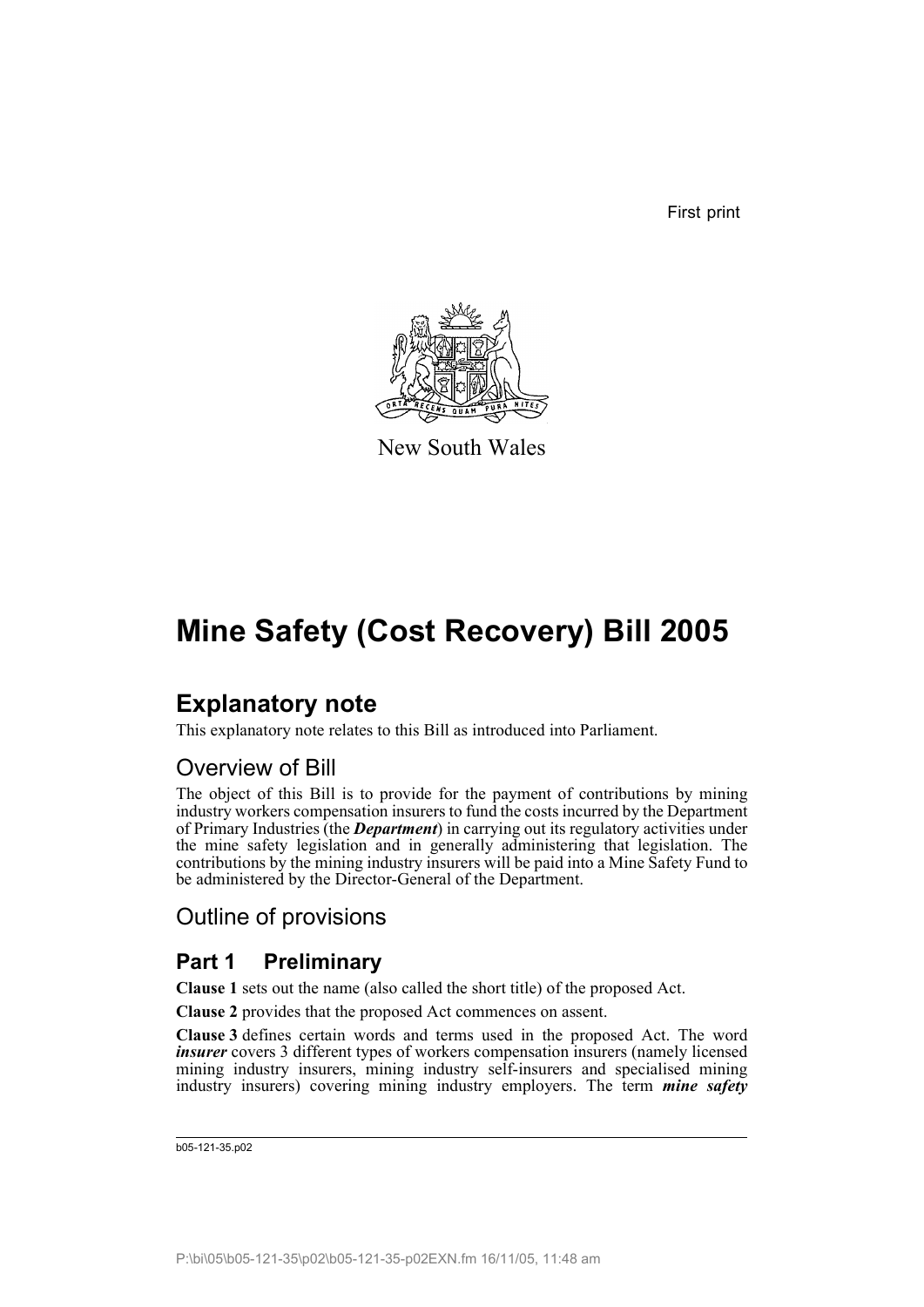Explanatory note

*legislation* covers the proposed Act, the *Occupational Health and Safety Act 2000* to the extent that it relates to mines and several other Acts administered by the Minister for Mineral Resources.

**Clause 4** defines *mining industry employer* for the purposes of the proposed Act. In particular, the term covers employers only to the extent that they employ workers in the mining industry.

# **Part 2 Funding of mine safety regulatory activities**

#### **Division 1 Establishment of Mine Safety Fund**

**Clause 5** establishes the Mine Safety Fund (the *Fund*) which is to be administered by the Director-General.

**Clause 6** specifies the amounts that are to be paid into the Fund, which include the contributions paid by insurers under the proposed Act.

**Clause 7** specifies the amounts that are to be paid out of the Fund. These amounts include payments required to meet the costs incurred by the Department in administering the mine safety legislation and money required to reimburse the WorkCover Authority for expenses incurred when it exercises functions under an arrangement with the Director-General.

**Clause 8** provides for the investment of money in the Fund.

#### **Division 2 Contributions to Mine Safety Fund**

**Clause 9** requires the Director-General to make an estimate of the amount required to be contributed to the Fund to meet the required payments out of the Fund. Each estimate will be in respect of a financial year commencing 1 July (or, in the case of the current financial year, an interim period leading up to the next full financial year).

**Clause 10** provides that the Director-General's estimate will be met by way of contributions by insurers in accordance with the proposed section. The Director-General will determine the insurers who are liable to contribute and the amounts payable. Special provision is made for the adjustment of premiums in the case of certain insurers (including licensed insurers whose premiums are set by insurance premiums orders under the Workers Compensation Acts). If a contribution is not paid within the required time, the defaulting insurer will be guilty of an offence and the amount of the contribution (along with a late payment fee) may be recovered as a debt for payment into the Fund.

### **Part 3 Miscellaneous**

**Clause 11** provides that the Crown is bound by the proposed Act.

**Clause 12** enables the Director-General to enter into arrangements with the WorkCover Authority for various purposes, including exchanging information for the purpose of making determinations as to the contributions payable by insurers,

Explanatory note page 2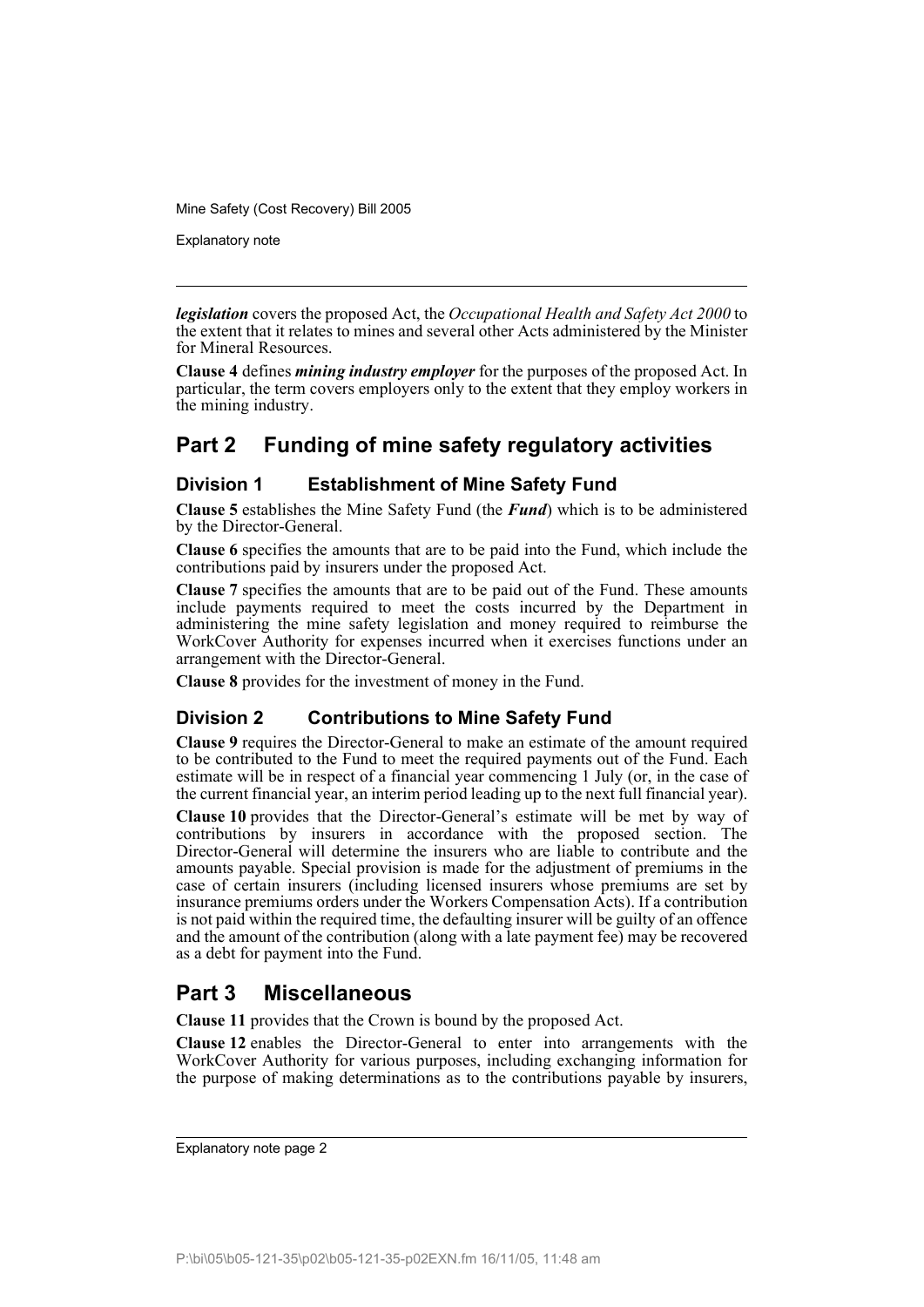Explanatory note

enabling the Authority to collect contributions from insurers for payment into the Fund and authorising the Authority to notify insurers of certain matters and take debt recovery action against defaulting insurers.

**Clause 13** enables authorised officers to require certain classes of insurers to provide specified documents and information so as to enable the Director-General to make determinations as to the contributions payable by insurers under the proposed Act. The regulations may also require the provision of documents and information by insurers and the keeping of records.

**Clause 14** enables the Director-General to delegate the Director-General's functions under the proposed Act.

**Clause 15** provides for the service of documents on persons under the proposed Act.

**Clause 16** provides for the manner in which proceedings for offences under the proposed Act may be dealt with.

**Clause 17** enables the Governor the make regulations for the purposes of the proposed Act, including regulations of a savings or transitional nature consequent on the enactment of the proposed Act.

**Clause 18** amends the *Coal Industry Act 2001* to make it clear that the workers compensation company (within the meaning of that Act) is liable to pay contributions under the proposed Act.

**Clause 19** provides for the review of the proposed Act in 5 years.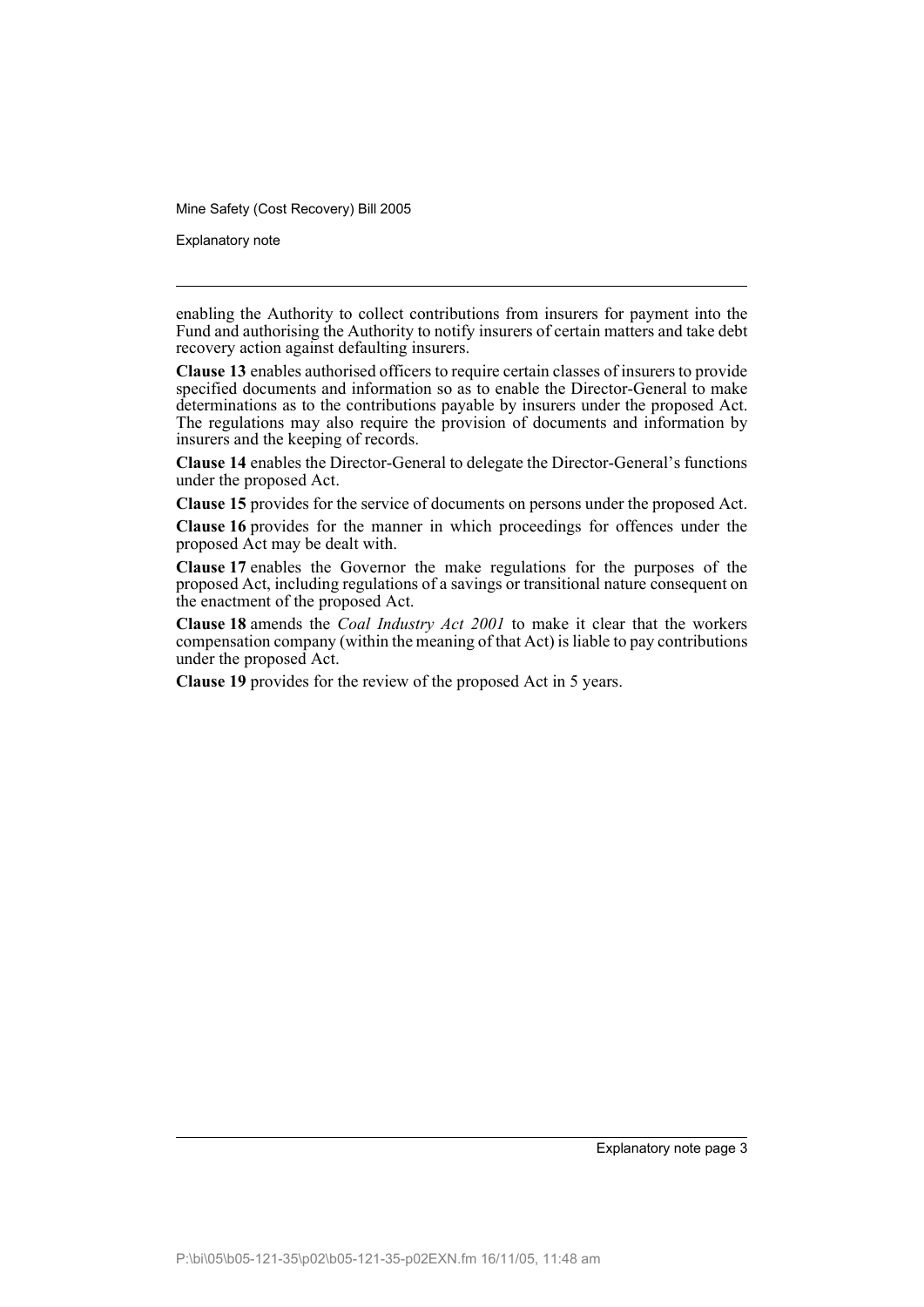Explanatory note

Explanatory note page 4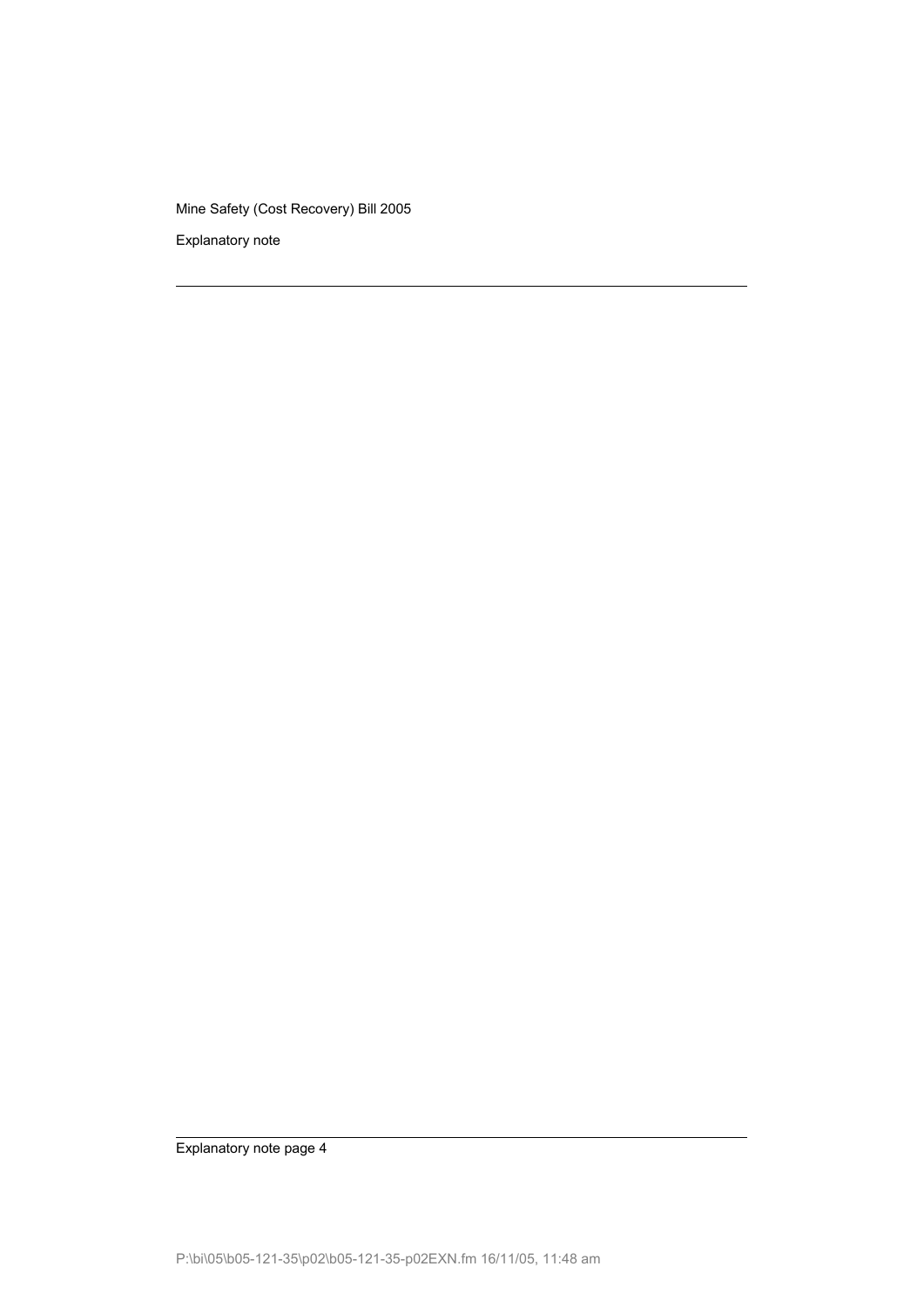First print



New South Wales

# **Mine Safety (Cost Recovery) Bill 2005**

# **Contents**

| Part 1 | <b>Preliminary</b>                                                                                                   | Page             |
|--------|----------------------------------------------------------------------------------------------------------------------|------------------|
|        | Name of Act<br>1<br>$\overline{2}$<br>Commencement<br>3<br>Definitions<br>Meaning of "mining industry employer"<br>4 | 2<br>2<br>2<br>3 |
| Part 2 | Funding of mine safety regulatory activities                                                                         |                  |
|        | <b>Division 1</b><br><b>Establishment of Mine Safety Fund</b>                                                        |                  |
|        | 5.<br><b>Establishment of Fund</b><br>6<br>Payments into Fund                                                        | 5<br>5           |

b05-121-35.p02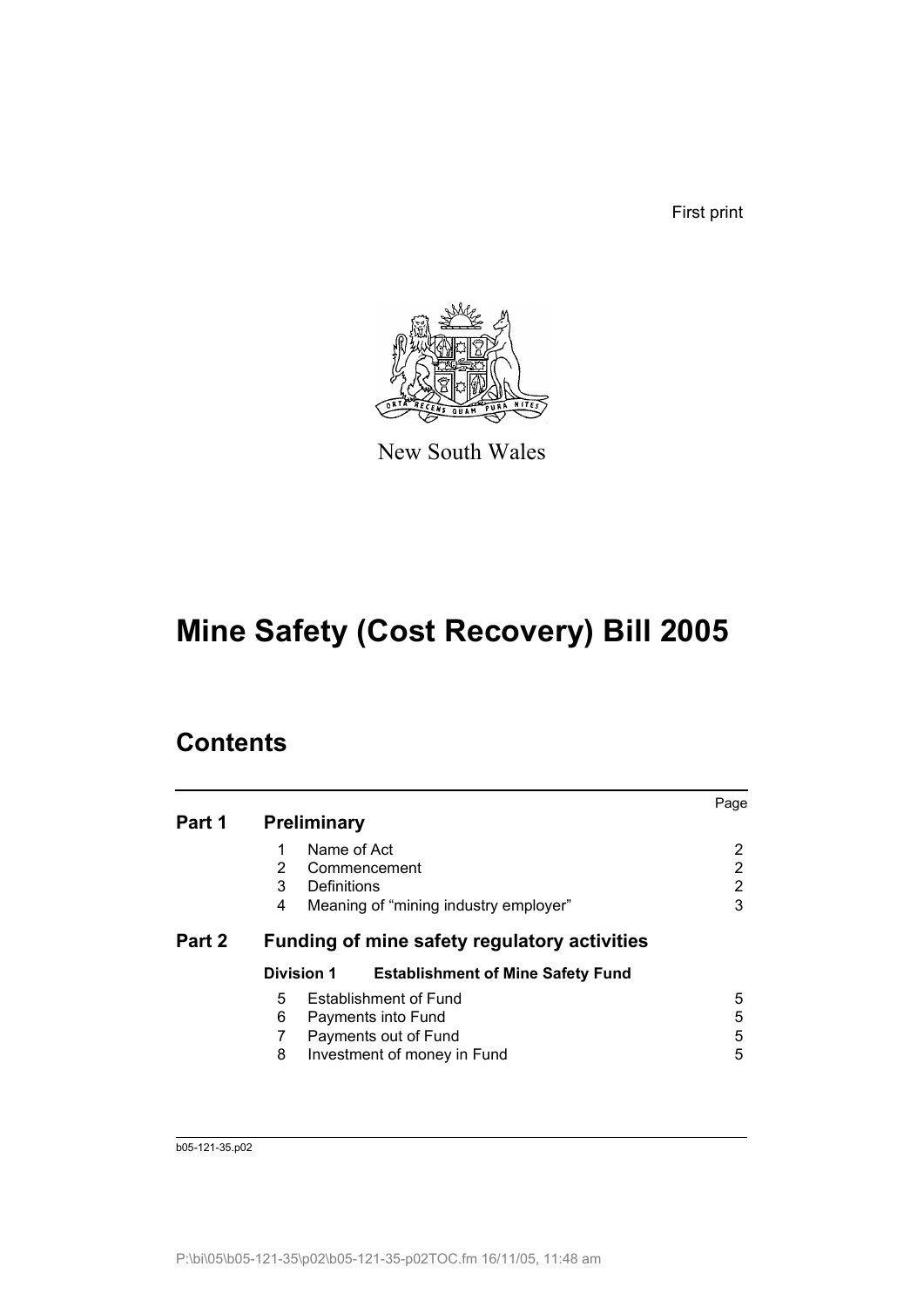Contents

|        |                   |                                                                     | Page |
|--------|-------------------|---------------------------------------------------------------------|------|
|        | <b>Division 2</b> | <b>Contributions to Mine Safety Fund</b>                            |      |
|        | 9                 | Estimate by Director-General of amount to be contributed to<br>Fund | 6    |
|        | 10                | Contributions to Fund by insurers                                   | 6    |
| Part 3 |                   | <b>Miscellaneous</b>                                                |      |
|        | 11                | Act to bind Crown                                                   | 8    |
|        | 12                | Arrangements for exchanging information and for other               |      |
|        |                   | matters                                                             | 8    |
|        | 13                | Requirement to provide information                                  | 8    |
|        | 14                | Delegation                                                          | 9    |
|        | 15                | Service of documents                                                | 9    |
|        | 16                | Nature of proceedings for offences                                  | 10   |
|        | 17                | Regulations                                                         | 10   |
|        | 18                | Amendment of Coal Industry Act 2001 No 107                          | 11   |
|        | 19                | Review of Act                                                       | 11   |

Contents page 2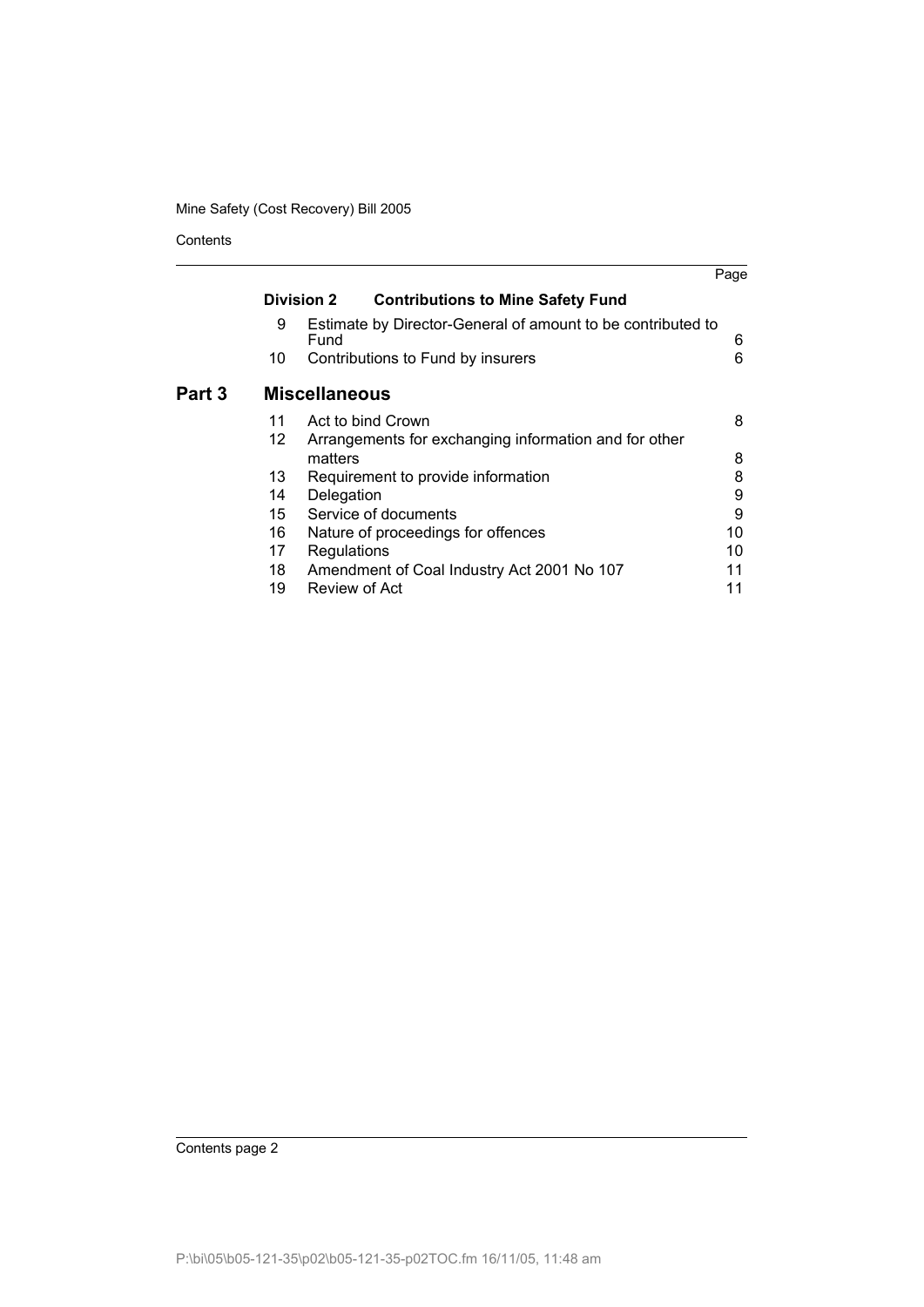

New South Wales

# **Mine Safety (Cost Recovery) Bill 2005**

No , 2005

### **A Bill for**

An Act to make provision with respect to the funding of regulatory activities in relation to mine safety.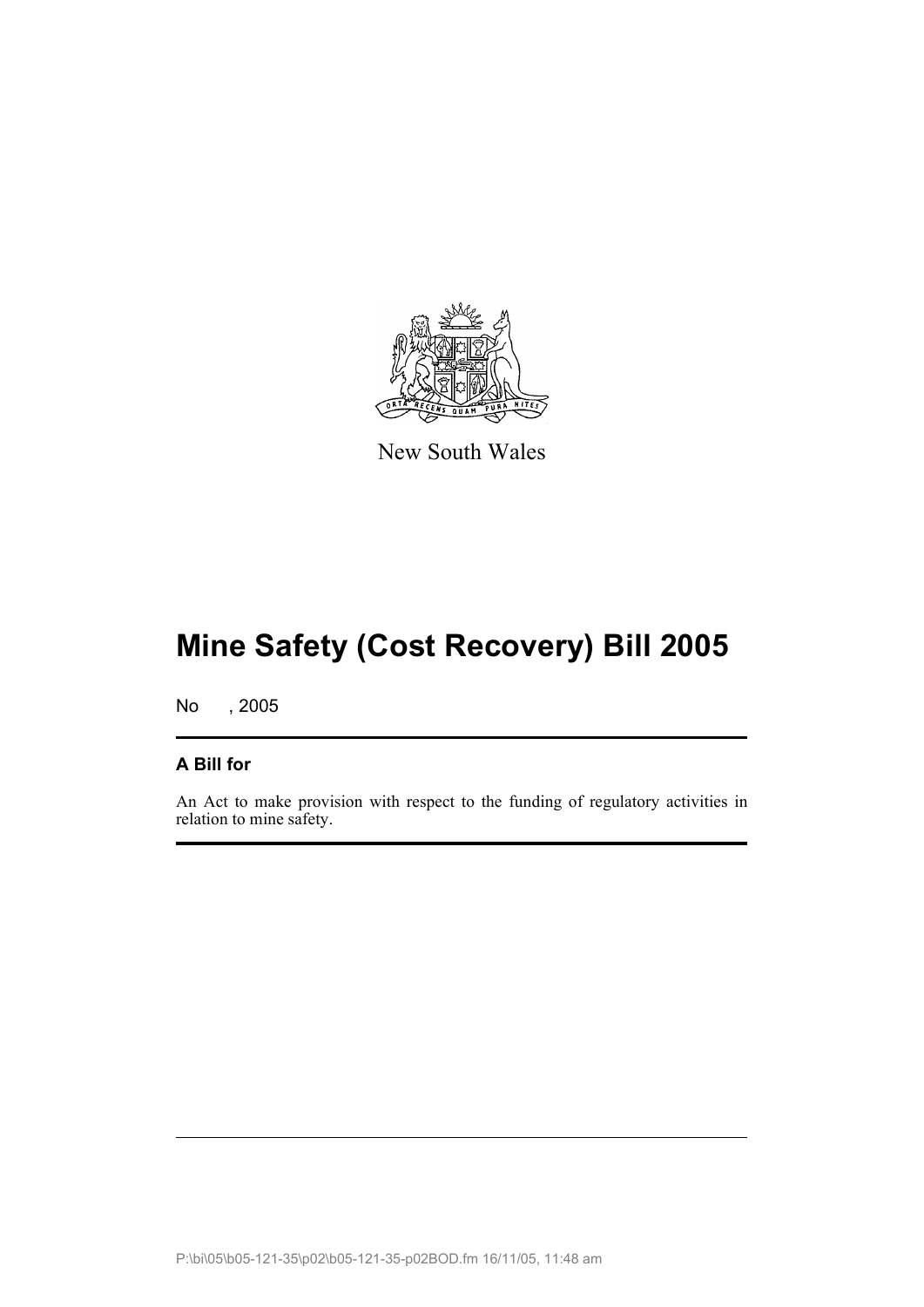### Clause 1 Mine Safety (Cost Recovery) Bill 2005

Part 1 Preliminary

|              |     |                    | The Legislature of New South Wales enacts:                                                                                                                                                                                                                                                                             | $\mathbf{1}$               |
|--------------|-----|--------------------|------------------------------------------------------------------------------------------------------------------------------------------------------------------------------------------------------------------------------------------------------------------------------------------------------------------------|----------------------------|
| Part 1       |     |                    | <b>Preliminary</b>                                                                                                                                                                                                                                                                                                     | $\overline{c}$             |
| 1            |     | <b>Name of Act</b> |                                                                                                                                                                                                                                                                                                                        | 3                          |
|              |     |                    | This Act is the Mine Safety (Cost Recovery) Act 2005.                                                                                                                                                                                                                                                                  | 4                          |
| $\mathbf{2}$ |     |                    | <b>Commencement</b>                                                                                                                                                                                                                                                                                                    | 5                          |
|              |     |                    | This Act commences on the date of assent.                                                                                                                                                                                                                                                                              | 6                          |
| 3            |     | <b>Definitions</b> |                                                                                                                                                                                                                                                                                                                        | 7                          |
|              | (1) |                    | In this Act:                                                                                                                                                                                                                                                                                                           | 8                          |
|              |     |                    | <b>Department</b> means the Department of Primary Industries.                                                                                                                                                                                                                                                          | 9                          |
|              |     |                    | <b>Director-General</b> means the Director-General of the Department.                                                                                                                                                                                                                                                  | 10                         |
|              |     |                    | exercise a function includes perform a duty.                                                                                                                                                                                                                                                                           | 11                         |
|              |     |                    | <i>financial year</i> means a year commencing on 1 July.                                                                                                                                                                                                                                                               | 12                         |
|              |     |                    | <i>function</i> includes a power, authority or duty.                                                                                                                                                                                                                                                                   | 13                         |
|              |     |                    | <b>Fund</b> means the Mine Safety Fund established under this Act.                                                                                                                                                                                                                                                     | 14                         |
|              |     |                    | <i>insurance premiums order</i> has the same meaning as in the Workers<br>Compensation Acts.                                                                                                                                                                                                                           | 15<br>16                   |
|              |     |                    | <i>insurer</i> means:                                                                                                                                                                                                                                                                                                  | 17                         |
|              |     | (a)                | a licensed mining industry insurer, or                                                                                                                                                                                                                                                                                 | 18                         |
|              |     | (b)                | a mining industry self-insurer, or                                                                                                                                                                                                                                                                                     | 19                         |
|              |     | (c)                | a specialised mining industry insurer.                                                                                                                                                                                                                                                                                 | 20                         |
|              |     |                    | <i>licensed mining industry insurer</i> means a licensed insurer (within the<br>meaning of the Workers Compensation Acts) who issues workers<br>compensation policies of insurance to mining industry employers, but<br>does not include a specialised insurer within the meaning of the<br>Workers Compensation Acts. | 21<br>22<br>23<br>24<br>25 |
|              |     |                    | <i>mine safety legislation</i> means any of the following Acts and the<br>regulations and other instruments made under them:                                                                                                                                                                                           | 26<br>27                   |
|              |     | (a)                | this Act,                                                                                                                                                                                                                                                                                                              | 28                         |
|              |     | (b)                | Occupational Health and Safety Act 2000 to the extent that it<br>relates to mines,                                                                                                                                                                                                                                     | 29<br>30                   |
|              |     | (c)                | Coal Mine Health and Safety Act 2002,                                                                                                                                                                                                                                                                                  | 31                         |
|              |     | (d)                | Mine Health and Safety Act 2004,                                                                                                                                                                                                                                                                                       | 32                         |
|              |     | (e)                | Coal Mines Regulation Act 1982,                                                                                                                                                                                                                                                                                        | 33                         |
|              |     | (f)                | Mines Inspection Act 1901,                                                                                                                                                                                                                                                                                             | 34                         |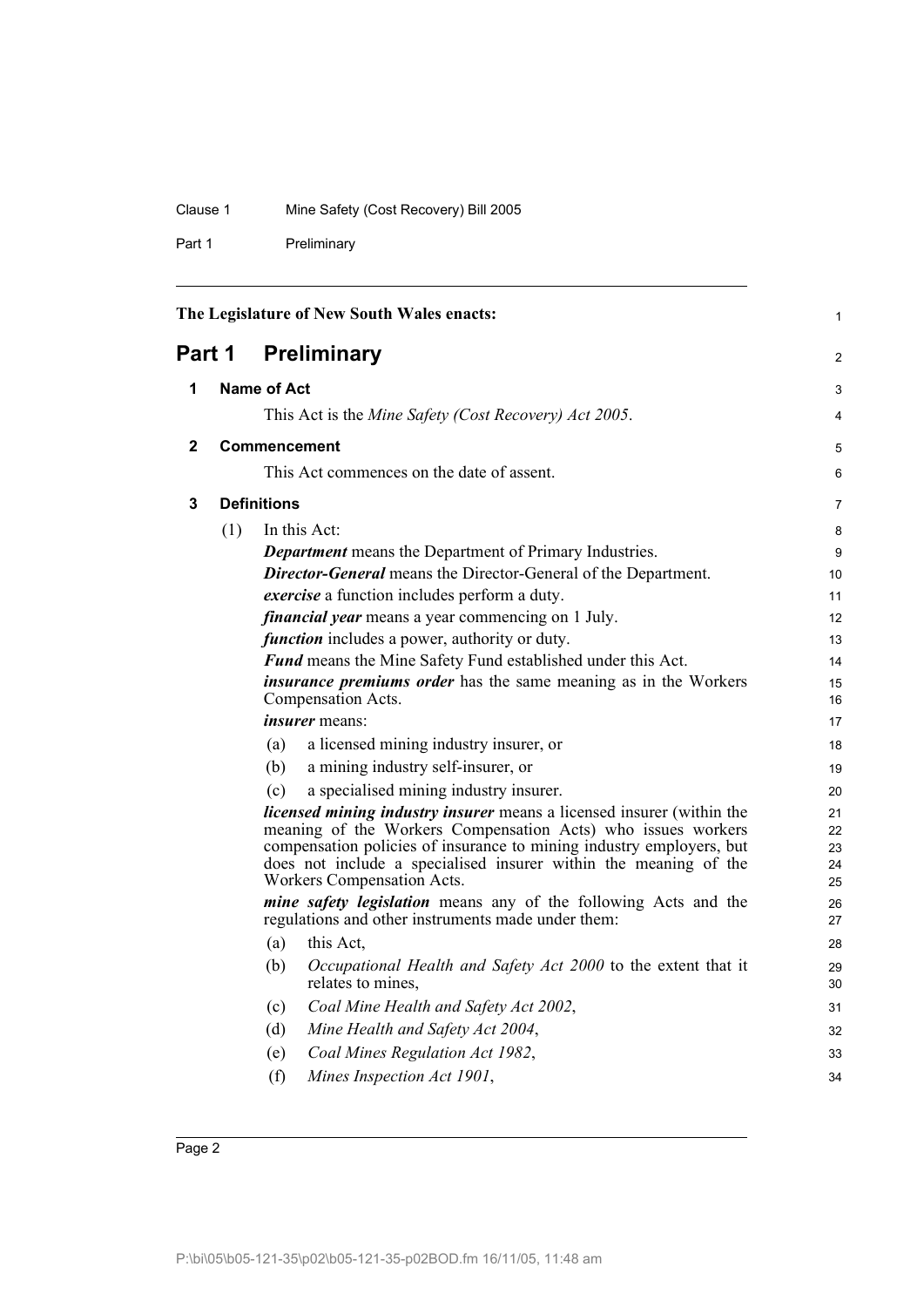Mine Safety (Cost Recovery) Bill 2005 Clause 4

Preliminary **Preliminary Part 1** 

|   |     | (g)    | Petroleum (Onshore) Act 1991.                                                                                                                                    | 1              |
|---|-----|--------|------------------------------------------------------------------------------------------------------------------------------------------------------------------|----------------|
|   |     |        | mining industry employer-see section 4.                                                                                                                          | 2              |
|   |     |        | <i>mining industry self-insurer</i> means a mining industry employer who is                                                                                      | 3              |
|   |     |        | a self-insurer within the meaning of the Workers Compensation Acts.                                                                                              | 4              |
|   |     |        | specialised mining industry insurer means a specialised insurer (within<br>the meaning of the Workers Compensation Acts) who issues workers                      | 5<br>$\,6\,$   |
|   |     |        | compensation policies of insurance to mining industry employers, and                                                                                             | $\overline{7}$ |
|   |     |        | includes the workers compensation company within the meaning of the<br>Coal Industry Act 2001.                                                                   | 8<br>9         |
|   |     |        | Note. The workers compensation company referred to in this definition is taken<br>to be a specialised insurer for the purposes of the Workers Compensation Acts. | 10<br>11       |
|   |     |        | <b>Workers Compensation Acts means the Workers Compensation Act</b>                                                                                              | 12             |
|   |     | 1987 - | the<br>Workplace Injury Management and<br>and<br>Workers<br>Compensation Act 1998.                                                                               | 13<br>14       |
|   | (2) |        | A reference to a <i>mine</i> in paragraph (b) of the definition of <i>mine</i> safety                                                                            | 15             |
|   |     |        | <i>legislation</i> in subsection (1) is a reference to any of the following:                                                                                     | 16             |
|   |     | (a)    | any place of work to which the Coal Mine Health and Safety Act<br>$200\overline{2}$ applies,                                                                     | 17<br>18       |
|   |     | (b)    | any place of work that is a mine within the meaning of the <i>Mine</i>                                                                                           | 19             |
|   |     |        | Health and Safety Act 2004 or at which activities are carried out<br>under the Petroleum (Onshore) Act 1991,                                                     | 20<br>21       |
|   |     | (c)    | a mine within the meaning of the Coal Mines Regulation Act<br>1982 or the Mines Inspection Act 1901,                                                             | 22<br>23       |
|   |     | (d)    | a coal preparation plant that is declared under Part 5A of the Coal<br>Mines Regulation Act 1982.                                                                | 24<br>25       |
|   | (3) |        | Notes included in the text of this Act do not form part of this Act.                                                                                             | 26             |
| 4 |     |        | Meaning of "mining industry employer"                                                                                                                            | 27             |
|   | (1) |        | In this Act:                                                                                                                                                     | 28             |
|   |     |        | <i>mining industry employer</i> means a person:                                                                                                                  | 29             |
|   |     | (a)    | who employs workers who work in the mining industry (or<br>whose work includes work in the mining industry), and                                                 | 30<br>31       |
|   |     | (b)    | who has obligations and responsibilities under the mine safety<br>legislation in relation to the health and safety of those workers,                             | 32<br>33       |
|   |     |        | and includes:                                                                                                                                                    | 34             |
|   |     | (c)    | a principal who (as provided by section 20 of the Workers<br>Compensation Act 1987) is liable to pay compensation under that                                     | 35<br>36       |

Act to a worker of a contractor who is a person referred to in

Page 3

37 38

paragraphs (a) and (b), or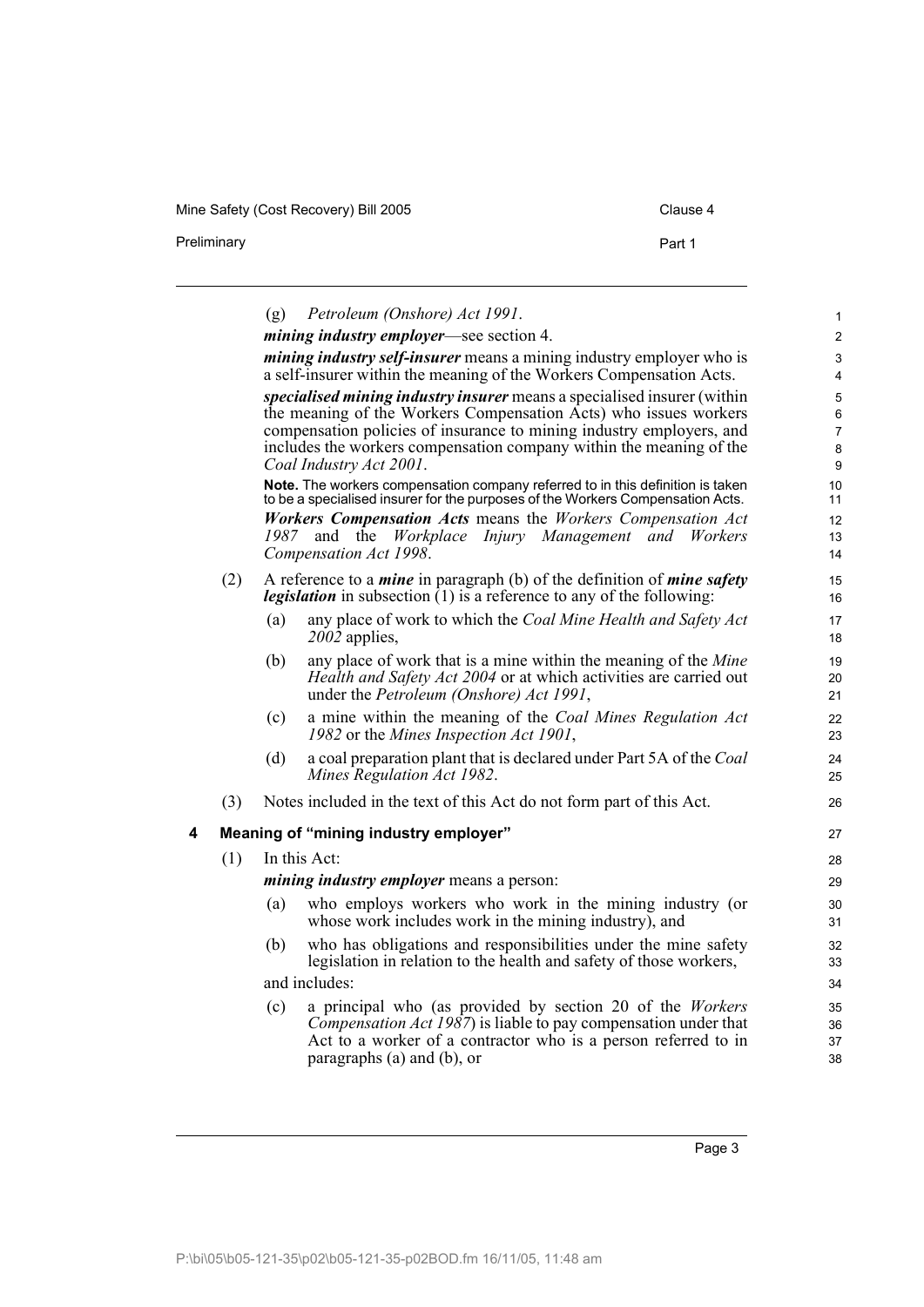#### Clause 4 Mine Safety (Cost Recovery) Bill 2005

Part 1 Preliminary

| (d) | a principal contractor who (as provided by section 175B of the          |
|-----|-------------------------------------------------------------------------|
|     | <i>Workers Compensation Act 1987</i> ) is liable for the payment of any |
|     | workers compensation insurance premiums payable by a person             |
|     | referred to in paragraphs (a) and $(b)$ .                               |

- (2) For the purposes of this Act, a person is a *mining industry employer* only to the extent that the person employs workers in the mining industry.
- (3) In this section, *worker* has the same meaning as in the Workers Compensation Acts, and includes a person who is, by operation of the Workers Compensation Acts, deemed to be a worker for the purposes of those Acts.

Page 4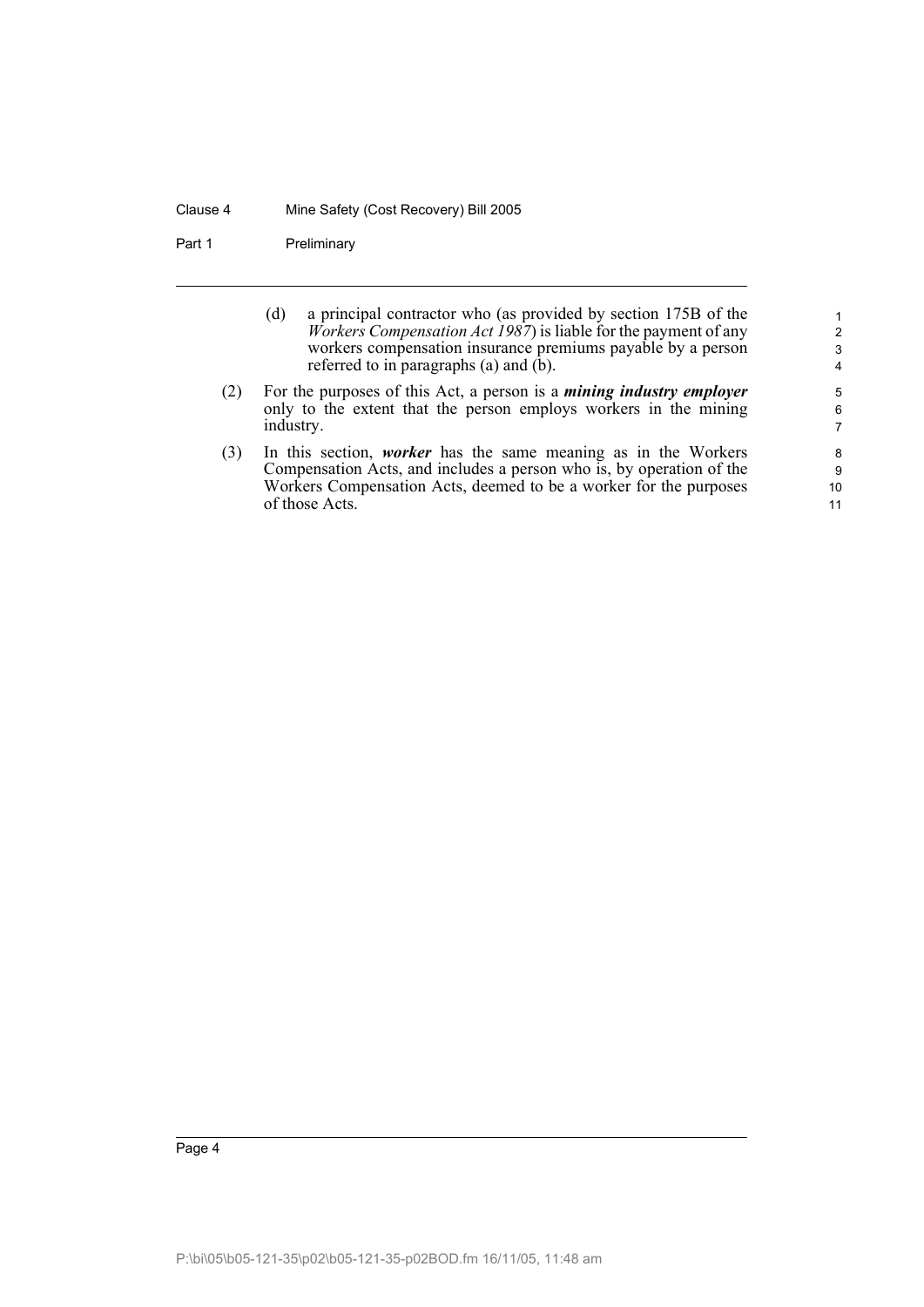| Mine Safety (Cost Recovery) Bill 2005        |        |
|----------------------------------------------|--------|
| Funding of mine safety regulatory activities | Part 2 |

|   | <b>Part 2</b>     | <b>Funding of mine safety regulatory activities</b>                                                                                                                              | 1              |
|---|-------------------|----------------------------------------------------------------------------------------------------------------------------------------------------------------------------------|----------------|
|   | <b>Division 1</b> | <b>Establishment of Mine Safety Fund</b>                                                                                                                                         | 2              |
| 5 |                   | <b>Establishment of Fund</b>                                                                                                                                                     | 3              |
|   | (1)               | There is to be established in the Special Deposits Account a fund called<br>the Mine Safety Fund.                                                                                | 4<br>5         |
|   | (2)               | The Fund is to be administered by the Director-General.                                                                                                                          | 6              |
| 6 |                   | <b>Payments into Fund</b>                                                                                                                                                        | 7              |
|   |                   | The following is to be paid into the Fund:                                                                                                                                       | 8              |
|   |                   | contributions paid by insurers under and in accordance with this<br>(a)<br>Act,                                                                                                  | 9<br>10        |
|   |                   | any money appropriated by Parliament for the purposes of the<br>(b)<br>Fund,                                                                                                     | 11<br>12       |
|   |                   | the proceeds of the investment of money in the Fund,<br>(c)                                                                                                                      | 13             |
|   |                   | (d)<br>any other money required to be paid into the Fund by or under<br>this or any other Act or the regulations under this Act.                                                 | 14<br>15       |
| 7 |                   | <b>Payments out of Fund</b>                                                                                                                                                      | 16             |
|   | (1)               | The following is to be paid from the Fund:                                                                                                                                       | 17             |
|   |                   | all payments required to meet expenditure incurred by the<br>(a)<br>Department in carrying out regulatory activities under or in<br>connection with the mine safety legislation, | 18<br>19<br>20 |
|   |                   | all other amounts required to meet expenditure incurred by the<br>(b)<br>Department in the administration or execution of the mine safety<br>legislation,                        | 21<br>22<br>23 |
|   |                   | any money required to reimburse the WorkCover Authority for<br>(c)<br>expenses incurred by it in connection with its functions under this<br>Act,                                | 24<br>25<br>26 |
|   |                   | any money required to meet administrative expenses in relation<br>(d)<br>to the Fund,                                                                                            | 27<br>28       |
|   |                   | all other money directed or authorised to be paid from the Fund<br>(e)<br>by this or any other Act or by the regulations under this Act.                                         | 29<br>30       |
|   | (2)               | The assets of the Fund cannot be applied for the purpose of enabling any<br>payment as a dividend to the credit of the Consolidated Fund.                                        | 31<br>32       |
| 8 |                   | <b>Investment of money in Fund</b>                                                                                                                                               | 33             |
|   |                   | The Director-General may, on behalf of the Department, invest money<br>in the Fund:                                                                                              | 34<br>35       |

Page 5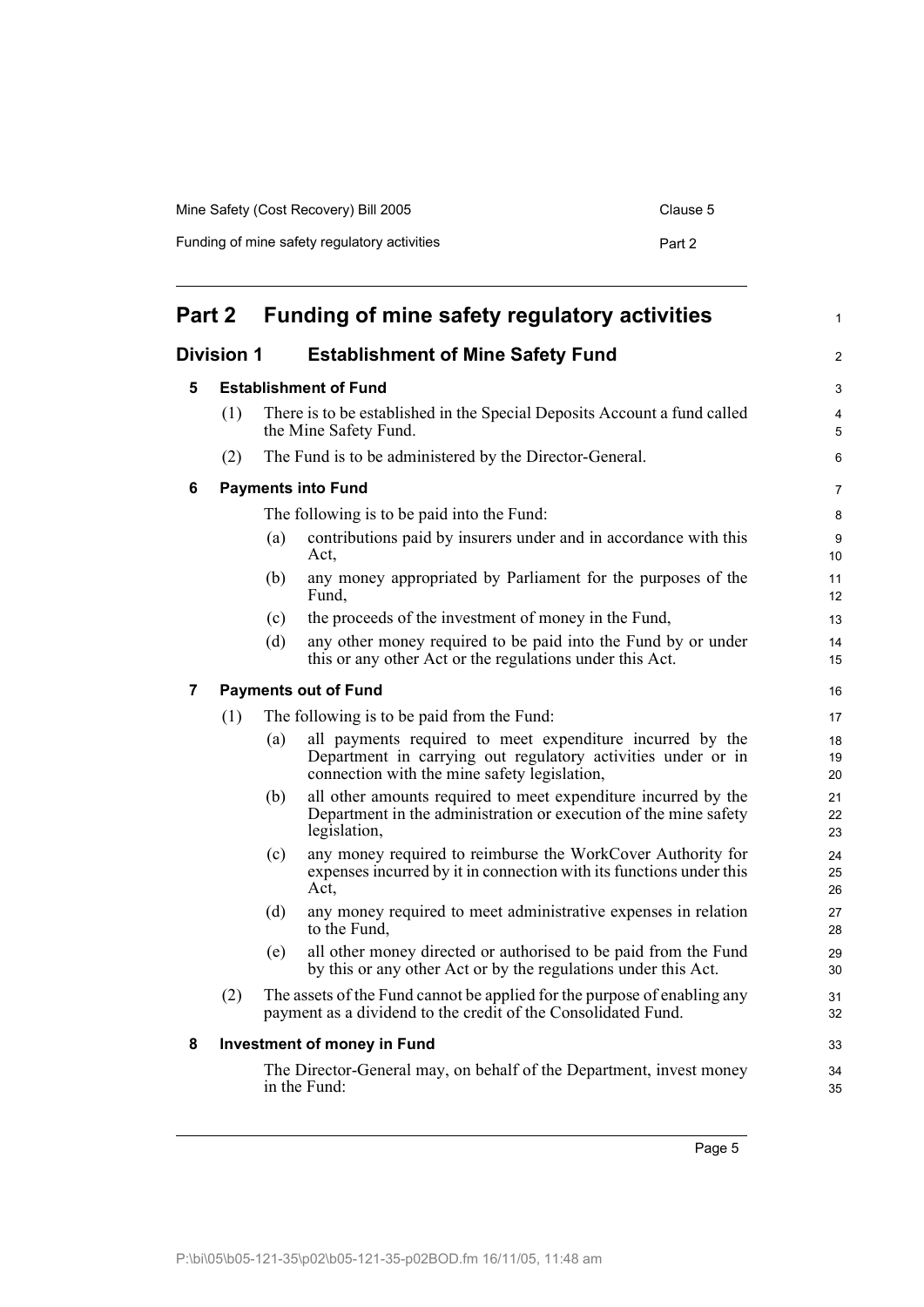#### Clause 9 Mine Safety (Cost Recovery) Bill 2005

Part 2 Funding of mine safety regulatory activities

(a) in such manner as may be authorised by the *Public Authorities (Financial Arrangements) Act 1987*, or

1  $\overline{2}$  $\overline{a}$ 4

5

(b) if that Act does not confer power on the Department to invest the money, in any other manner approved by the Treasurer.

#### **Division 2 Contributions to Mine Safety Fund**

#### **9 Estimate by Director-General of amount to be contributed to Fund**

- (1) The Director-General is to make an estimate before the beginning of each relevant period of the amount required to be contributed to the Fund to meet the payments required to be made from the Fund during that period.
- (2) A *relevant period* is any financial year or, in the case of the financial year commencing 1 July 2005, such other period (if any) as the Director-General determines for the purposes of this section.
- (3) The Director-General's estimate for a relevant period has no effect unless it is approved by the Minister.

#### **10 Contributions to Fund by insurers**

- (1) The amount estimated by the Director-General under section 9 for a relevant period is to be paid to the Director-General by way of contributions by insurers in accordance with this section.
- (2) The Director-General may, in respect of an estimate for a relevant period, determine:
	- (a) the insurers or classes of insurers by whom contributions under this section are to be paid, and
	- (b) the amount of the contributions to be paid by such insurers or classes of insurers (including different amounts of contributions in respect of different insurers or classes of insurers), and
	- (c) the times at which the contributions are to be paid and the manner in which they are to be paid (including by way of instalments).
- (3) The amount payable may be expressed as a fixed amount or in such other manner as may be determined by the Director-General.
- (4) The Director-General is to notify each insurer of the amount of contributions payable by the insurer for a relevant period and the times and manner in which they are to be paid.
- (5) In the case of a licensed mining industry insurer, the insurer may, subject to and in accordance with any relevant insurance premiums order, adjust the premium payable in respect of a policy of insurance issued to a mining industry employer so as to include an amount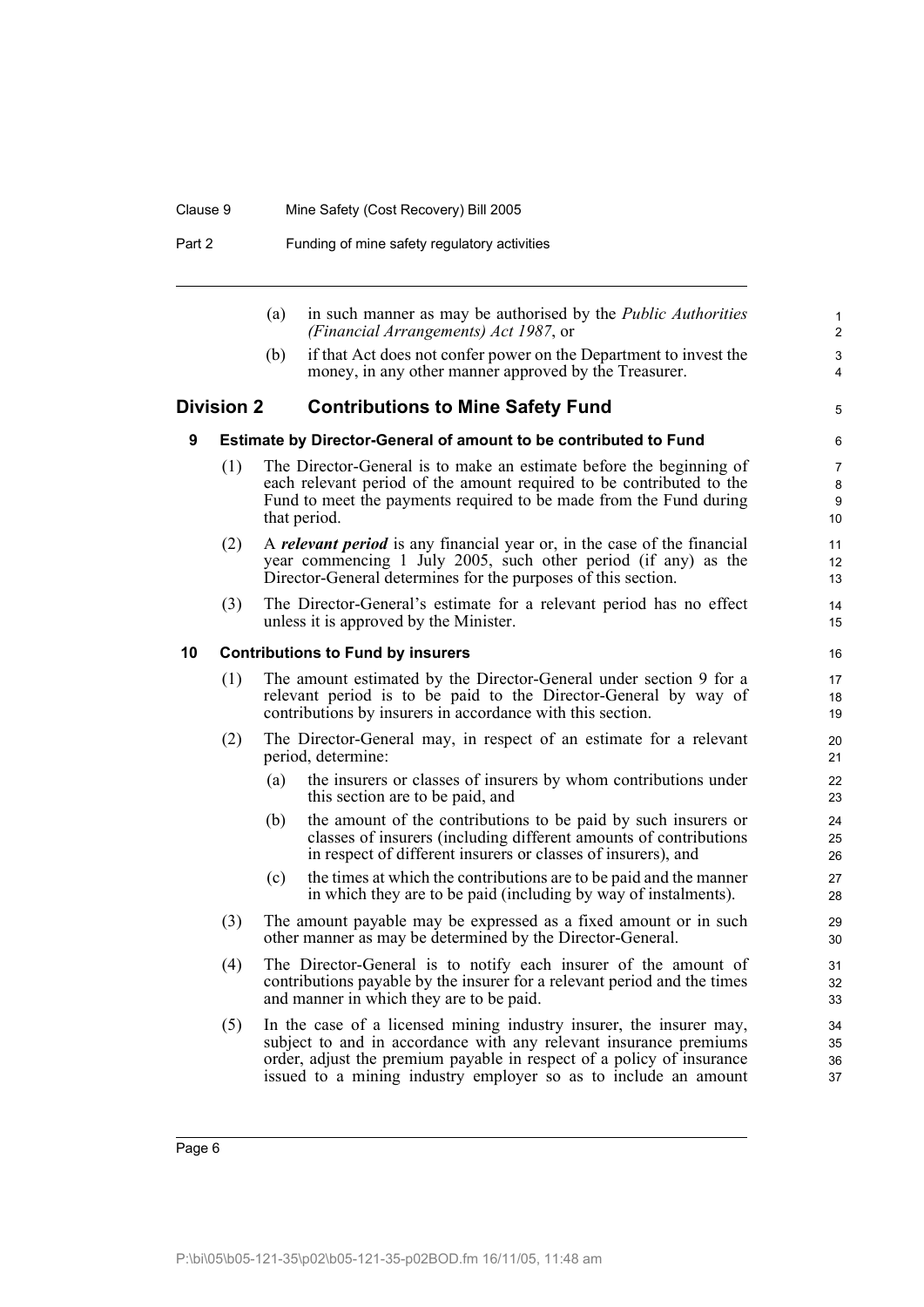P:\bi\05\b05-121-35\p02\b05-121-35-p02BOD.fm 16/11/05, 11:48 am

Mine Safety (Cost Recovery) Bill 2005 Clause 10

equivalent to such part of the contributions payable by the insurer under this section as relates to that employer and that policy. Accordingly, an insurance premiums order may make provision for the adjustment of any such premium and it does not matter if the order relating to the policy concerned relates to the period commencing 4 pm on the day immediately preceding the financial year to which the estimate relates.

- (6) In the case of a specialised mining industry insurer, the insurer may adjust the premium payable in respect of a policy of insurance issued to a mining industry employer so as to include an amount equivalent to such part of the contributions payable by the insurer under this section as relates to that employer and that policy.
- (7) Except as may be provided by the regulations, an adjustment of premium may, despite any other Act, be made for the purposes of subsection  $(5)$  or  $(6)$  in respect of a policy of insurance in force as at the date on which the Director-General's determination (if any) under this section is made in relation to the financial year commencing 1 July 2005.
- (8) If a contribution payable by an insurer has not been paid within the time required under this section:
	- (a) the insurer is guilty of an offence and liable to a penalty not exceeding 100 penalty units, and
	- (b) the amount of the required contribution together with a late payment fee calculated at the rate of 15% of that amount per annum compounded quarterly (or, where another rate is prescribed by the regulations, that other rate) may be recovered by the Director-General from the insurer as a debt due to the State for payment into the Fund.
- (9) A certificate purporting to be signed by the Director-General as to the amount of a contribution payable under this section by an insurer specified in the certificate and the due date for payment is admissible in proceedings under this section and is evidence of the matters specified in the certificate.
- (10) The obligation of an insurer to make a contribution under this section in respect of any period during which the person was an insurer does not cease merely because the person subsequently ceases to be an insurer.
- (11) A determination by the Director-General under subsection (2) (c) may only be made with the concurrence of the WorkCover Authority unless the determination relates solely to the workers compensation company within the meaning of the *Coal Industry Act 2001*.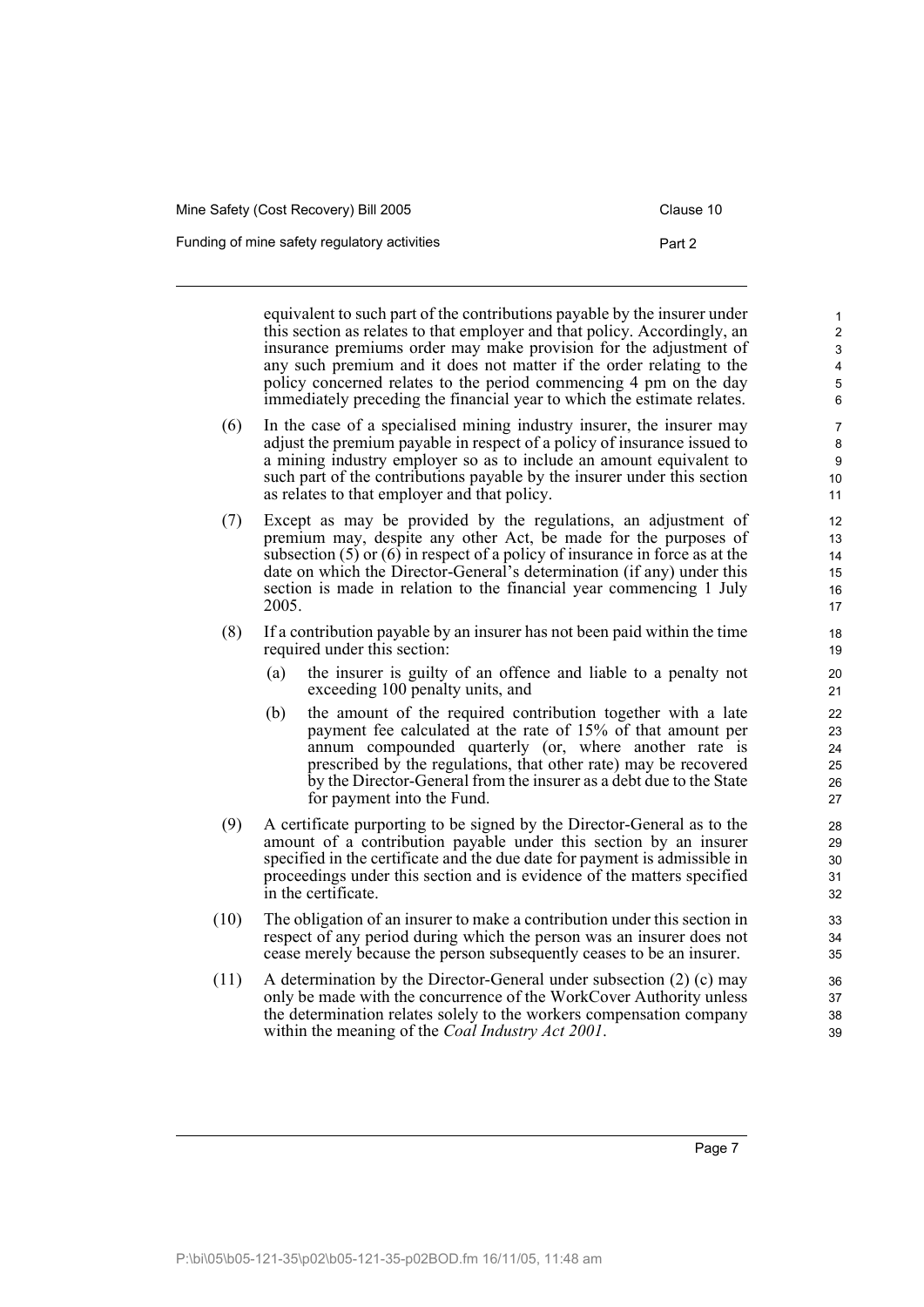### Clause 11 Mine Safety (Cost Recovery) Bill 2005

Part 3 Miscellaneous

|    | Part 3 | <b>Miscellaneous</b>                                                                                                                                                                                                                                                                                     | 1                          |
|----|--------|----------------------------------------------------------------------------------------------------------------------------------------------------------------------------------------------------------------------------------------------------------------------------------------------------------|----------------------------|
| 11 |        | <b>Act to bind Crown</b>                                                                                                                                                                                                                                                                                 | $\overline{2}$             |
|    |        | This Act binds the Crown in right of New South Wales and, in so far as<br>the legislative power of the Parliament of New South Wales permits, the<br>Crown in all its other capacities.                                                                                                                  | 3<br>4<br>5                |
| 12 |        | Arrangements for exchanging information and for other matters                                                                                                                                                                                                                                            | 6                          |
|    | (1)    | The Director-General may enter into arrangements with the WorkCover<br>Authority for any of the following purposes:                                                                                                                                                                                      | 7<br>8                     |
|    |        | the exchanging of information for or in connection with the<br>(a)<br>making of a determination under section 10,                                                                                                                                                                                        | 9<br>10                    |
|    |        | the payment of contributions under section 10 by insurers of a<br>(b)<br>specified class to the WorkCover Authority for subsequent<br>payment into the Fund,                                                                                                                                             | 11<br>12<br>13             |
|    |        | authorising the WorkCover Authority to make a determination as<br>(c)<br>referred to in section 10 (2) (c) in relation to a specified class of<br>insurers.                                                                                                                                              | 14<br>15<br>16             |
|    |        | (d)<br>authorising the WorkCover Authority to notify a specified class<br>of insurers of any matters required to be notified under section<br>10,                                                                                                                                                        | 17<br>18<br>19             |
|    |        | authorising the WorkCover Authority to bring any debt recovery<br>(e)<br>proceedings arising under section 10 in relation to a specified<br>class of insurers.                                                                                                                                           | 20<br>21<br>22             |
|    |        | for the payment of money out of the Fund to reimburse insurers<br>(f)<br>of a specified class for expenses incurred by them in connection<br>with this Act, but only if those expenses have been approved by<br>the<br>WorkCover<br>Authority<br>after<br>consulting<br>with<br>the<br>Director-General. | 23<br>24<br>25<br>26<br>27 |
|    | (2)    | Information may be exchanged between the Director-General and the<br>WorkCover Authority under any such arrangement despite the<br>provisions of any other Act.                                                                                                                                          | 28<br>29<br>30             |
|    | (3)    | The Director-General may enter into arrangements with any insurer for<br>the provision by the insurer of any information that may be used by the<br>Director-General for the purposes of making a determination under<br>section 10.                                                                     | 31<br>32<br>33<br>34       |
| 13 |        | Requirement to provide information                                                                                                                                                                                                                                                                       | 35                         |
|    | (1)    | An authorised officer may, by notice in writing, require a specialised<br>mining industry insurer or mining industry self-insurer to provide the<br>authorised officer with such documents and information, and within                                                                                   | 36<br>37<br>38             |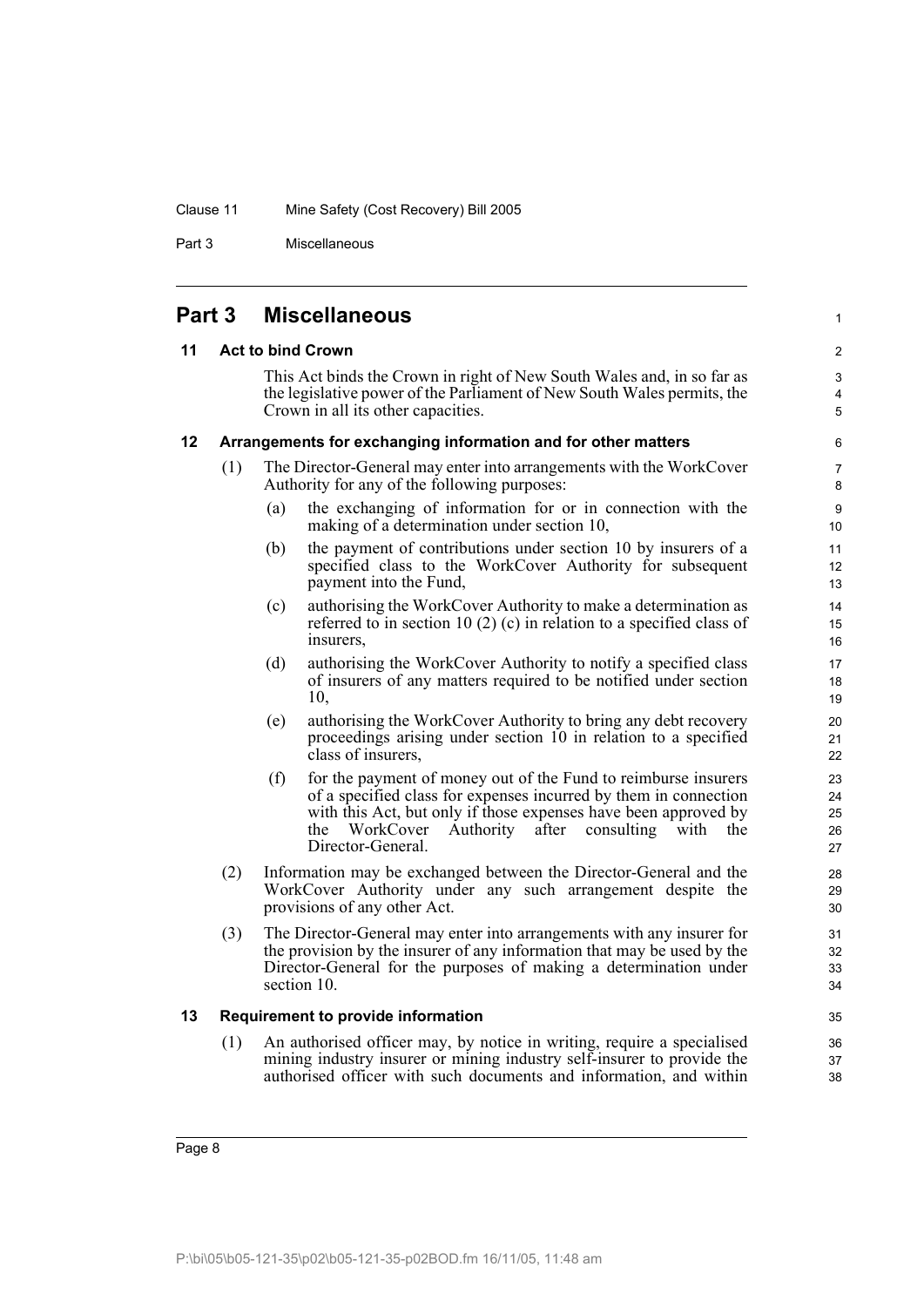Mine Safety (Cost Recovery) Bill 2005 Clause 14

| Miscellaneous | Part 3 |
|---------------|--------|

|    |     | such time, as may be specified in the notice for the purposes of enabling<br>the Director-General to make a determination under section 10.                                                                                                                             | $\mathbf{1}$<br>$\overline{2}$    |
|----|-----|-------------------------------------------------------------------------------------------------------------------------------------------------------------------------------------------------------------------------------------------------------------------------|-----------------------------------|
|    | (2) | The regulations may make provision for or with respect to:                                                                                                                                                                                                              | 3                                 |
|    |     | the provision by specialised mining industry insurers and mining<br>(a)<br>industry self-insurers of documents and information of the kind<br>referred to in subsection (1), and                                                                                        | $\overline{\mathbf{4}}$<br>5<br>6 |
|    |     | the keeping of records by specialised mining industry insurers<br>(b)<br>and mining industry self-insurers for the purposes of this Act.                                                                                                                                | $\overline{7}$<br>8               |
|    | (3) | An authorised officer may:                                                                                                                                                                                                                                              | 9                                 |
|    |     | carry out an audit or inspection of the documents and records<br>(a)<br>required to be provided or kept by or under this section, and                                                                                                                                   | 10<br>11                          |
|    |     | make copies of any such documents or records.<br>(b)                                                                                                                                                                                                                    | 12                                |
|    | (4) | An authorised officer has, for the purposes of exercising any function<br>under subsection $(3)$ , the same functions as an authorised officer of the<br>WorkCover Authority under section 238 of the Workplace Injury<br>Management and Workers Compensation Act 1998. | 13<br>14<br>15<br>16              |
|    | (5) | A reference in subsection $(1)$ or $(2)$ to a specialised mining industry<br>insurer or mining industry self-insurer includes a reference to any<br>person who, in the opinion of the Director-General, is or may be such<br>an insurer.                                | 17<br>18<br>19<br>20              |
|    | (6) | A person who contravenes any requirement imposed on the person<br>under this section or under the regulations referred to in this section is<br>guilty of an offence.                                                                                                   | 21<br>22<br>23                    |
|    |     | Maximum penalty: 100 penalty units.                                                                                                                                                                                                                                     | 24                                |
|    | (7) | In this section:                                                                                                                                                                                                                                                        | 25                                |
|    |     | <b>authorised officer</b> means any person appointed by the Director-General<br>as an authorised officer for the purposes of this section, and includes the<br>Director-General.                                                                                        | 26<br>27<br>28                    |
| 14 |     | <b>Delegation</b>                                                                                                                                                                                                                                                       | 29                                |
|    |     | The Director-General may delegate the exercise of any function of the<br>Director-General under this Act (other than this power of delegation) to:                                                                                                                      | 30<br>31                          |
|    |     | any member of staff of the Department, or<br>(a)                                                                                                                                                                                                                        | 32                                |
|    |     | any person, or any class of persons, authorised for the purposes<br>(b)<br>of this section by the regulations.                                                                                                                                                          | 33<br>34                          |
| 15 |     | <b>Service of documents</b>                                                                                                                                                                                                                                             | 35                                |
|    | (1) | A document that is authorised or required by this Act or the regulations<br>to be served on any person may be served by:                                                                                                                                                | 36<br>37                          |
|    |     |                                                                                                                                                                                                                                                                         |                                   |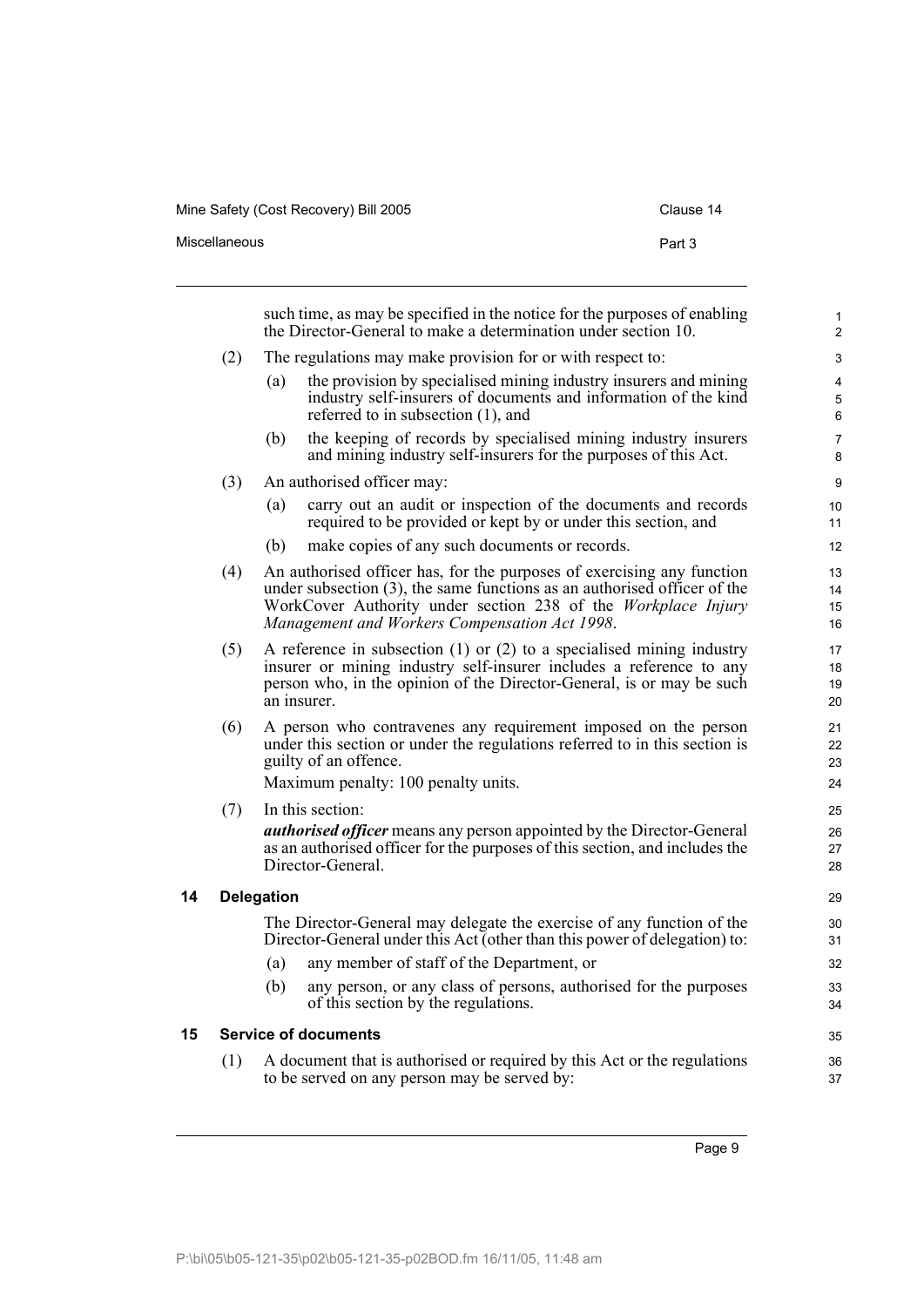#### Clause 16 Mine Safety (Cost Recovery) Bill 2005

Part 3 Miscellaneous

|    |     | in the case of a natural person:<br>(a)                                                                                                   | 1                         |
|----|-----|-------------------------------------------------------------------------------------------------------------------------------------------|---------------------------|
|    |     | delivering it to the person personally, or<br>(i)                                                                                         | $\sqrt{2}$                |
|    |     | (ii)<br>sending it by post to the address specified by the person for                                                                     | $\ensuremath{\mathsf{3}}$ |
|    |     | the giving or service of documents or, if no such address is                                                                              | 4                         |
|    |     | specified, the residential or business address of the person                                                                              | $\mathbf 5$               |
|    |     | last known to the person giving or serving the document,                                                                                  | $\,6\,$                   |
|    |     | or                                                                                                                                        | $\overline{7}$            |
|    |     | sending it by facsimile transmission to the facsimile<br>(iii)<br>number of the person, or                                                | $\bf 8$<br>9              |
|    |     | in the case of a body corporate:<br>(b)                                                                                                   | 10                        |
|    |     | leaving it with a person apparently of or above the age of<br>(i)                                                                         | 11                        |
|    |     | 16 years at, or by sending it by post to, the head office, a                                                                              | 12                        |
|    |     | registered office or a principal office of the body corporate                                                                             | 13                        |
|    |     | or to an address specified by the body corporate for the<br>giving or service of documents, or                                            | 14                        |
|    |     |                                                                                                                                           | 15                        |
|    |     | (ii)<br>sending it by facsimile transmission to the facsimile<br>number of the body corporate.                                            | 16<br>17                  |
|    |     |                                                                                                                                           |                           |
|    | (2) | Nothing in this section affects the operation of any provision of a law or                                                                | 18                        |
|    |     | of the rules of a court authorising a document to be served on a person<br>in any other manner.                                           | 19<br>20                  |
|    |     |                                                                                                                                           |                           |
| 16 |     | Nature of proceedings for offences                                                                                                        | 21                        |
|    |     | Proceedings for an offence under this Act may be dealt with summarily                                                                     | 22                        |
|    |     | before a Local Court.                                                                                                                     | 23                        |
| 17 |     | <b>Regulations</b>                                                                                                                        | 24                        |
|    | (1) | The Governor may make regulations, not inconsistent with this Act, for                                                                    | 25                        |
|    |     | or with respect to any matter that by this Act is required or permitted to                                                                | 26                        |
|    |     | be prescribed or that is necessary or convenient to be prescribed for                                                                     | 27                        |
|    |     | carrying out or giving effect to this Act.                                                                                                | 28                        |
|    | (2) | In particular, the regulations may contain provisions of a savings or                                                                     | 29                        |
|    |     | transitional nature consequent on the enactment of this Act.                                                                              | 30                        |
|    | (3) | Any such savings or transitional provision may, if the regulations so                                                                     | 31                        |
|    |     | provide, take effect from the date of assent to this Act or a later date. To                                                              | 32                        |
|    |     | the extent to which any such provision takes effect from a date that is                                                                   | 33                        |
|    |     | earlier than the date of its publication in the Gazette, the provision does<br>not operate so as:                                         | 34                        |
|    |     |                                                                                                                                           | 35                        |
|    |     | to affect, in a manner prejudicial to any person (other than the<br>(a)<br>State or an authority of the State), the rights of that person | 36<br>37                  |
|    |     |                                                                                                                                           |                           |

existing before the date of its publication, or

38